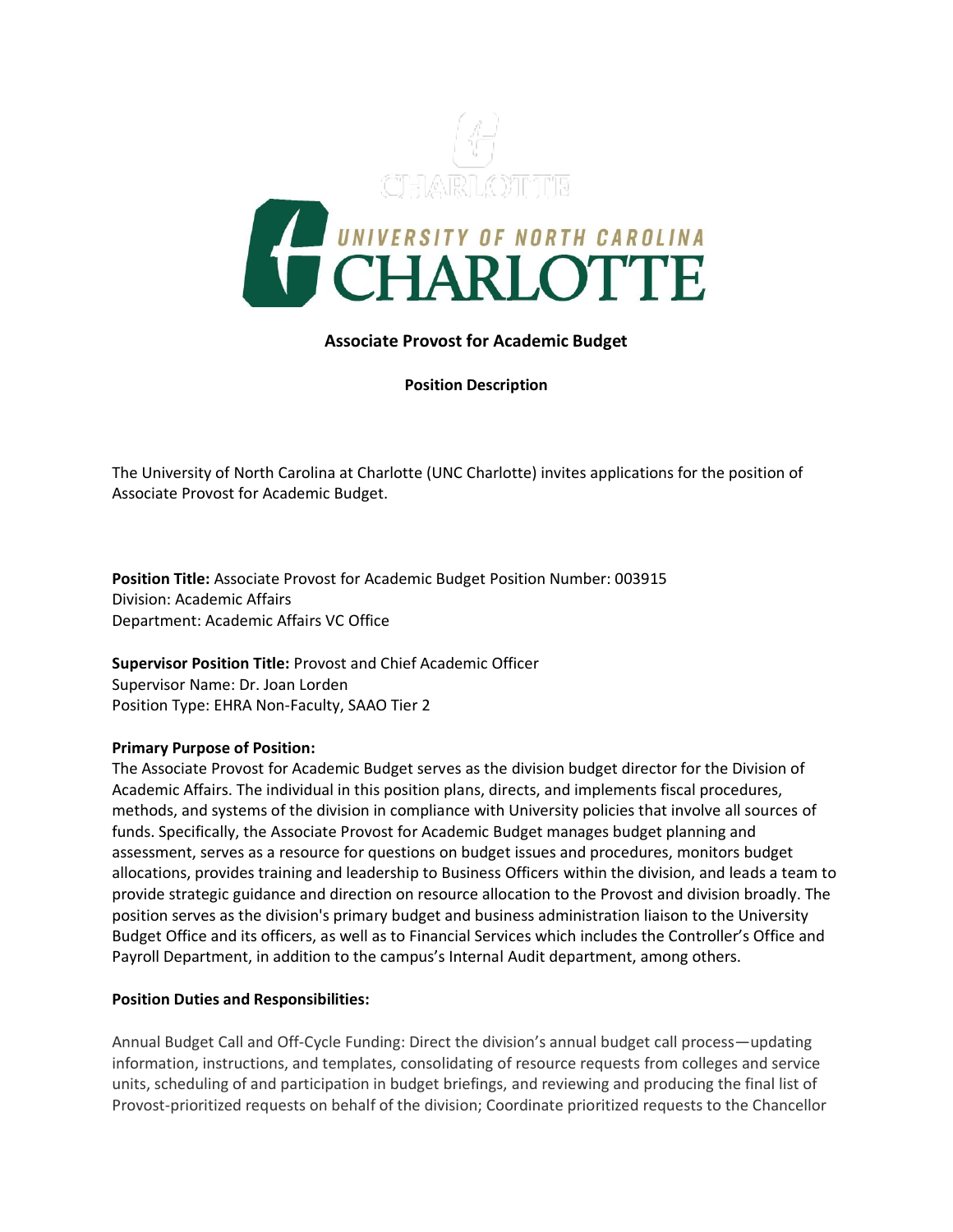through the Office of University Budget and Analysis and respond to inquiries as needed; Manage additional off-cycle requests throughout the year as Provost commitments; and, Monitor the management and reconciliation of incoming and outgoing allocation transfers.

# 30%

Planning: Coordinate the division's budget requests associated with the University's biennial budget request to UNC System Office including priorities for the expansion budget, Campus-Based Tuition Increases (CBTIs), School-Based Tuition Increment Fees or Special Fees (SBTIs). Develop and maintain multi-year look-backs and projections for the division's annual operating and personnel budgets, including Provost commitments, major renovations, faculty start-up support, faculty position allocations and vacancies, campus-wide services, strategic initiatives or projects, and organizational or program restructuring. Oversee the division's reporting of "all-funds" including annual updates made to the annual all-funds budgeting submissions to the University Budget Office.

## 30%

Management: Oversee the development, implementation, review, and reconciliation of the division's annual operating and personnel budgets (\$510M all funds). Monitor the management and reconciliation of UNC System Office transmittals as one-time allocations or awards. Ensure fiscal integrity through explicit Office of Academic Budget protocols and internal controls in alignment with the Controller's Office and Internal Audit Department requirements; ensure budget management activities meet additional compliance standards of various government and other agencies (University, State, Regional, Federal, External Grants & Contracts, Treasury Services gifts and endowments, etc). Manage in accordance with UNC System Office or Office of State Budget and Management's Other-than-Personnel (OTP) spending restrictions for the period issued, as needed. Manage fiscal year-end closing. Provide guidance and information regarding the allocation, administration, and oversight of budgeted funds to the division.

## 20%

Faculty and Staff Position Budgeting: Ensure the review and approval of permanent budget transfers associated with all staff position actions (new or modifications with budget changes) within the division.

## 10%

Analysis and Reporting: Oversee the analysis and reporting of variances between 'budgeted' and 'actual' through monthly, annual and multi-year report views. Monitor spend activity and rates and carryforward balances to ensure appropriate use of "all-funds" based on program purpose and the timely support of students, programs, and operations.

## 10%

Minimum Qualifications: Master's degree, preferably in business management, accounting, or public administration. Additional required qualifications include: at least eight years of progressively responsible senior-level administrative experience in fiscal management; excellent written, verbal communication and organizational skills; demonstrated success in creative leadership; experience in